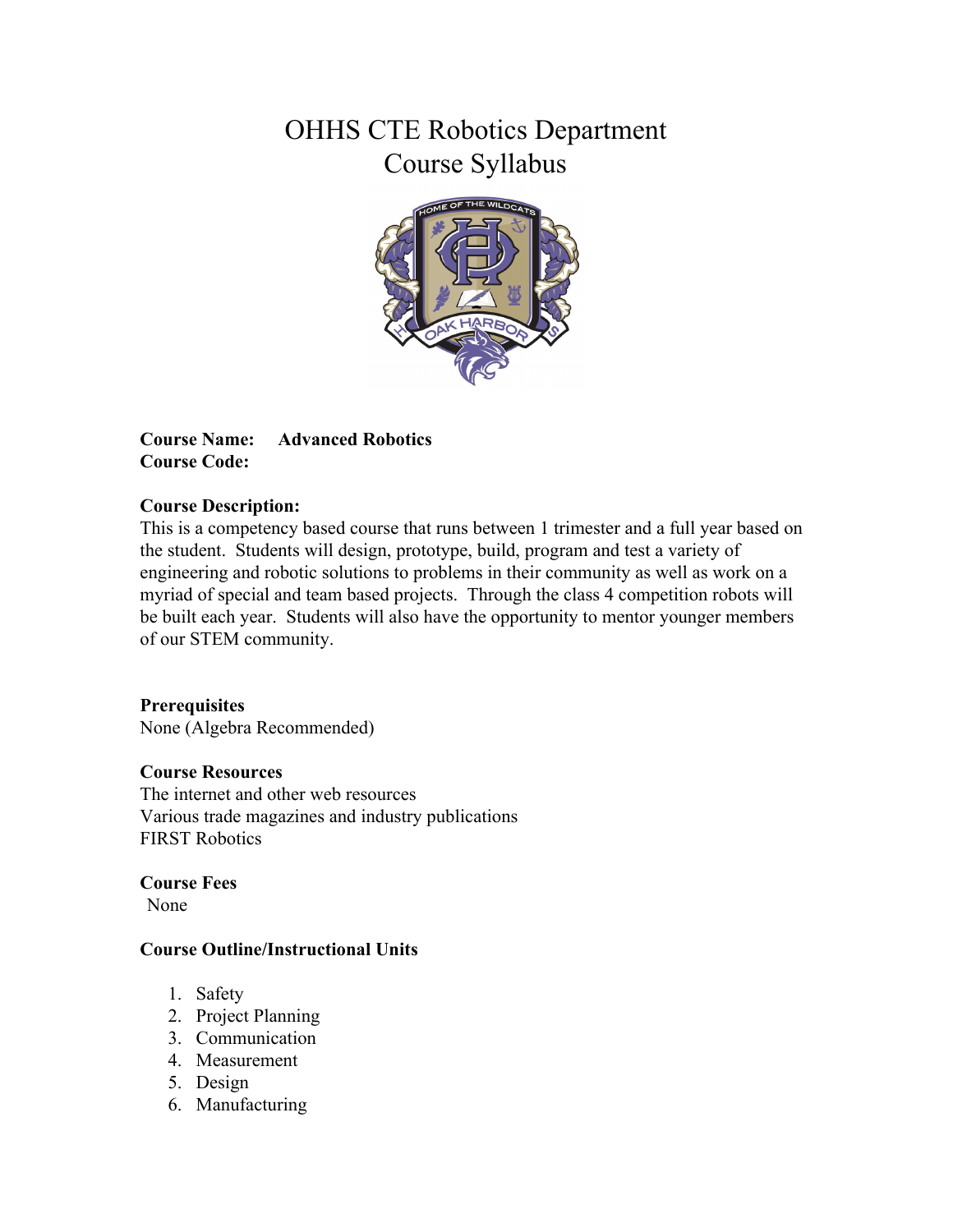- 7. Electronics
- 8. Programming
- 9. Advanced Robotics Projects

# **Major Assessments**

Exam Grades

- 1. 9 Competencies
- 2. 2 Project Grades

Professionalism

- 3. Gracious Professionalism (Employability Skills Assessment) **Professionalism Grade is earned by:**
	- Be Here
	- $\bullet$  Be On time Arrive to class before the last bell stops ringing.
	- Be Prepared– Project out, safety goggles on, clothing for work is safe no open toed shoes...
	- Be On Task working during period, conversations are on topic
	- $\bullet$  Be Respectful listen during instruction, use positive comments when speaking with peers, word questions and comments appropriately during discussions

# **Extra Help**

Students may attend tutoring after school on Tuesdays and Thursdays to get extra help during the 7th period class.

# **RE-DO POLICY:**

OHHS is an effort based school where we believe all students can learn. We also know that students learn at different rates. Thus, we are implementing a re-do policy that recognizes the needs of individual learners.

- Assessments are eligible for redo up to 100%
	- o Students are eligible to redo assessments when key supporting assignments are complete. Key assignments provide evidence that students are ready to show mastery of a standard
- Students are eligible to redo key assignments as long as they have excused absences.
- There are assignments that may not be redone because they do not bear enough weight or the learning target for that assignment will be measured on another larger assignment.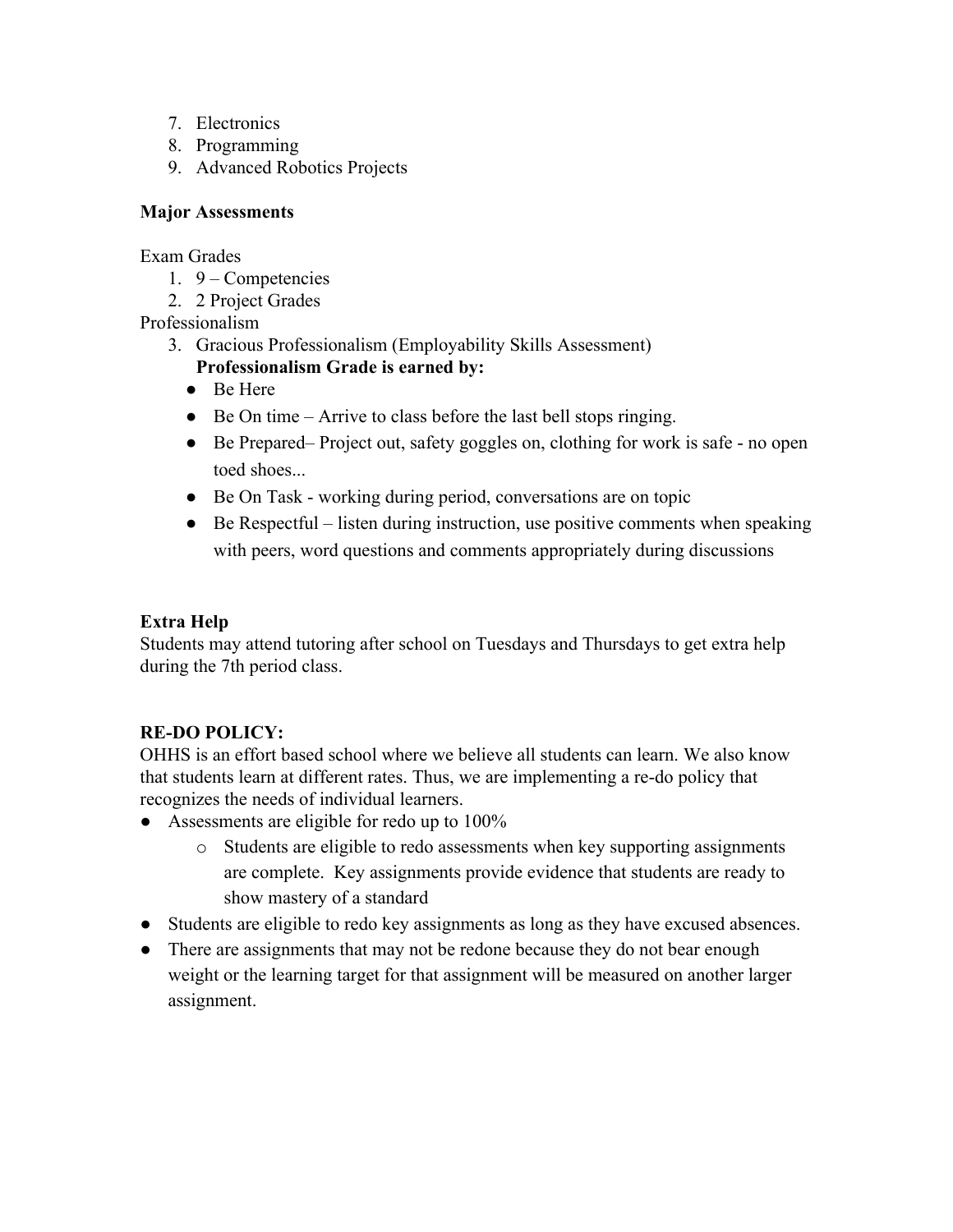# **Weighted Categories**

| Category               | <b>Percentage of Overall Grade</b> |
|------------------------|------------------------------------|
| Daily Work             | 20%                                |
| Exams and Competencies | 70%                                |
| Professionalism        | 10%                                |

# **Grading Scale:**

| <b>Regular Scale</b> |                  |
|----------------------|------------------|
| <b>Letter Grade</b>  | Percentage       |
| $\mathbf{A}$         | 93% and Above    |
| $A -$                | 90%-92.99%       |
| $B+$                 | 87%-89.99%       |
| B                    | 83%-86.99%       |
| $B-$                 | 80-82.99%        |
| $C+$                 | 77%-79.99%       |
| $\mathbf C$          | 73-76.99%        |
| $C-$                 | 70-72.99%        |
| $D+$                 | 67%-69.99%       |
| D                    | 60%-66.99%       |
| F                    | 59.99% and Below |